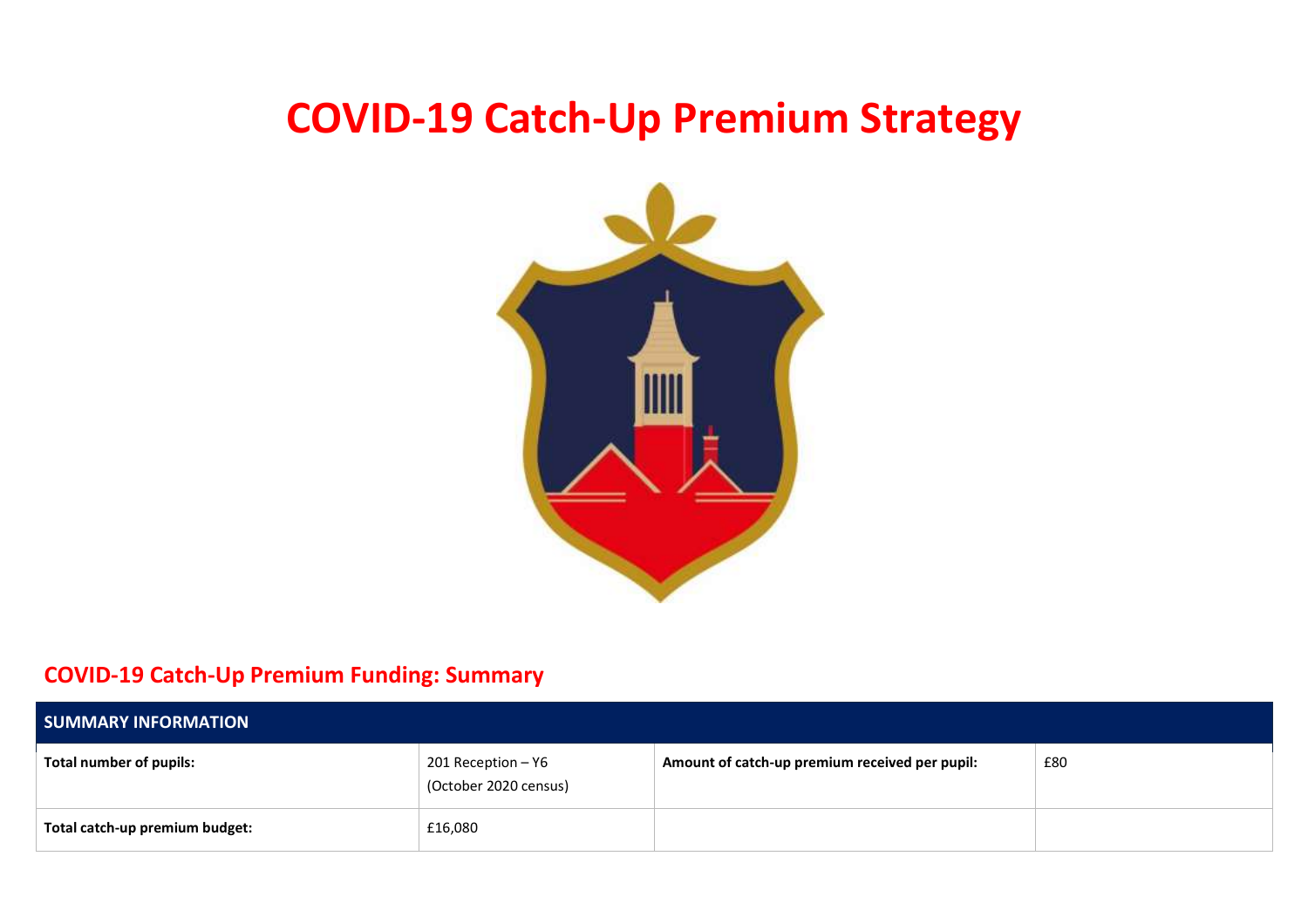

## **Funding allocation (Mainstream Schools)**

Schools' allocations will be calculated on a per pupil basis, providing each mainstream school with a total of £80 for each pupil in Years R through to 11.

## **Payments**

This funding will be provided in 3 tranches.

We will provide schools with an initial part payment in autumn 2020, based on the latest available data on pupils. We will then distribute a second grant payment in early 2021, based on updated pupil and place data.

For mainstream schools, we will use the 4 to 15 pupil headcount from the October 2020 census. The second grant payment will also take account of the initial part payment made in autumn 2020 so that schools will receive a total of £46.67 per pupil. A further £33.33 per pupil will be paid during the summer term 2021.

Though funding has been calculated on a per pupil basis, schools should use the sum available to them as a single total from which to prioritise support for pupils according to their need. As the catch-up premium has been designed to mitigate the effects of the unique disruption caused by coronavirus (COVID-19), the grant will only be available for the 2020 to 2021 academic year. It will not be added to schools' baselines in calculating future years' funding allocations.

## **Use of funds**

Schools should use this funding for specific activities to support their pupils to catch up for lost teaching over the previous months, in line with the guidance on curriculum expectations for the next academic year. Schools have the flexibility to spend their funding in the best way for their cohort and circumstances.

## **Accountability and monitoring**

As with all government funding, school leaders must be able to account for how this money is being used to achieve our central goal of schools getting back on track and teaching a normal curriculum as quickly as possible. Given their role in ensuring schools spend funding appropriately and in holding schools to account for educational performance, governors and trustees should scrutinise schools' approaches to catch-up from September, including their plans for and use of catch-up funding. This should include consideration of whether schools are spending this funding in line with their catch-up priorities, and ensuring appropriate transparency for parents.

#### **DfE guidance - Coronavirus (COVID-19) catch-up premium**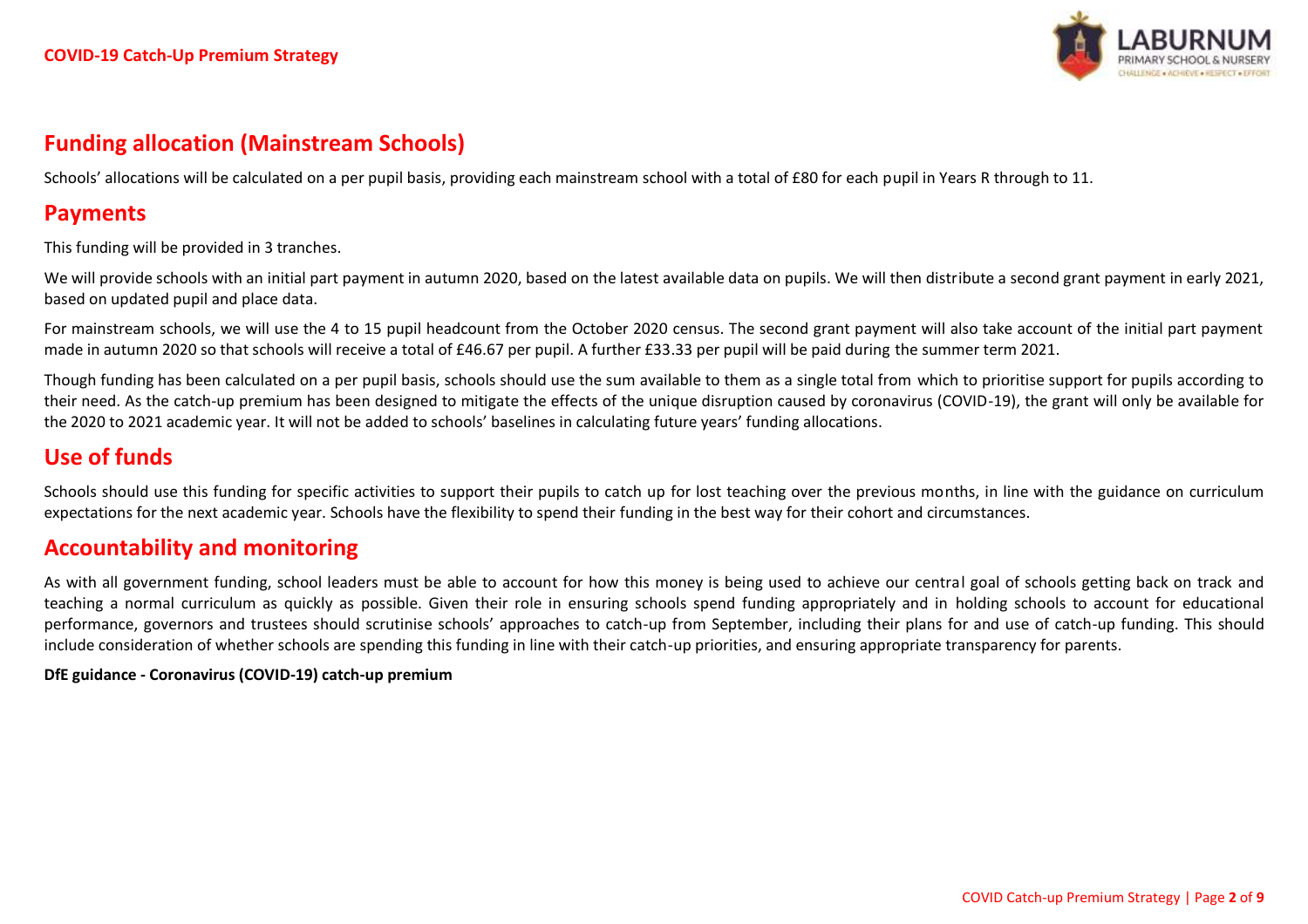#### **STRATEGY STATEMENT**



#### **At Laburnum, our catch-up strategy is deeply rooted in our whole school development plan priorities for 2020-21:**

- **1.** Further improve provision in the early years with the 'early adoption' of the Statutory framework for the revised early years foundation stage.
- **2.** Secure and sustain high quality provision during the pandemic.
- **3.** Ensure the well sequenced knowledge led curriculum is appropriately adapted (due to the COVID-19 pandemic), monitored and underpinned by effective pedagogy.
- **4.** Secure pupil and staff wellbeing during the pandemic.

#### **At Laburnum our main catch-up priorities are:**

- To support the Mental Health and Wellbeing of all pupils to ensure all children feel safe, secure and ready to learn.
- **Prioritising embedding learning and accelerating of progress in core subjects, with an initial focus on Reading as a gateway to further learning.**
- **Pupil re-engagement with the learning process.**

#### **Priority Year groups for catch-up:**

- **Paramage 1** (transition, progress and attainment)
- Year 5/6 (Tuition progress and attainment, transition to secondary)

#### **Core approaches to support children in catching up on missed learning:**

- **Targeted 1:1 and small group tuition (EEF 1:1 +5 months, small group +4 months).**
- **Targeted resources to support learning in priority year groups.**
- **Emphasis on Quality First Teaching and developing pedagogy CPD for all staff.** 
	- Whole Class Guided Reading: Reading Fluency and Reading Comprehension Strategies (EEF +7 months)
	- Rosenshine's principles CPD and in practice
- **Curriculum and intervention emphasis on core subjects.**
- **E** Curriculum and intervention emphasis on PSHE, wellbeing and values.

#### **Overall Aims of our catch-up premium strategy:**

- To ensure all children have accessed appropriate support and strategies enabling them to access learning with a positive mindset.
- To reduce the attainment gap between your disadvantaged pupils and their peers.
- To raise the attainment of all pupils to close the gap created by COVID-19 school closures.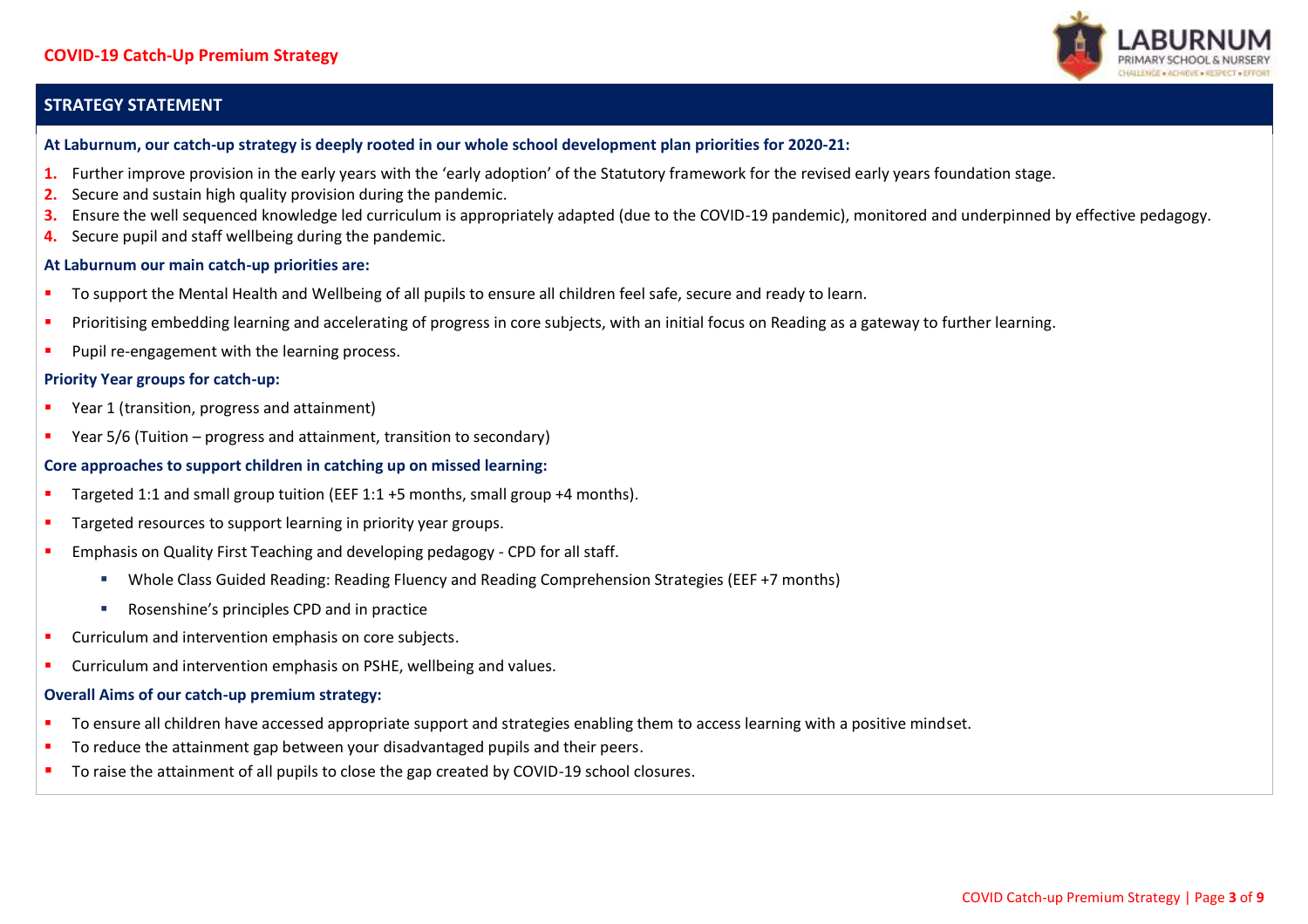**BARRIERS TO FUTURE ATTAINMENT**

### **Barriers to learning**



#### **ADDITIONAL BARRIERS**

#### **External barriers:**

| D | Parental engagement                                     |
|---|---------------------------------------------------------|
|   | <b>Home Learning Environment</b>                        |
|   | Attendance - Specific focus groups: Pupil Premium, SEND |

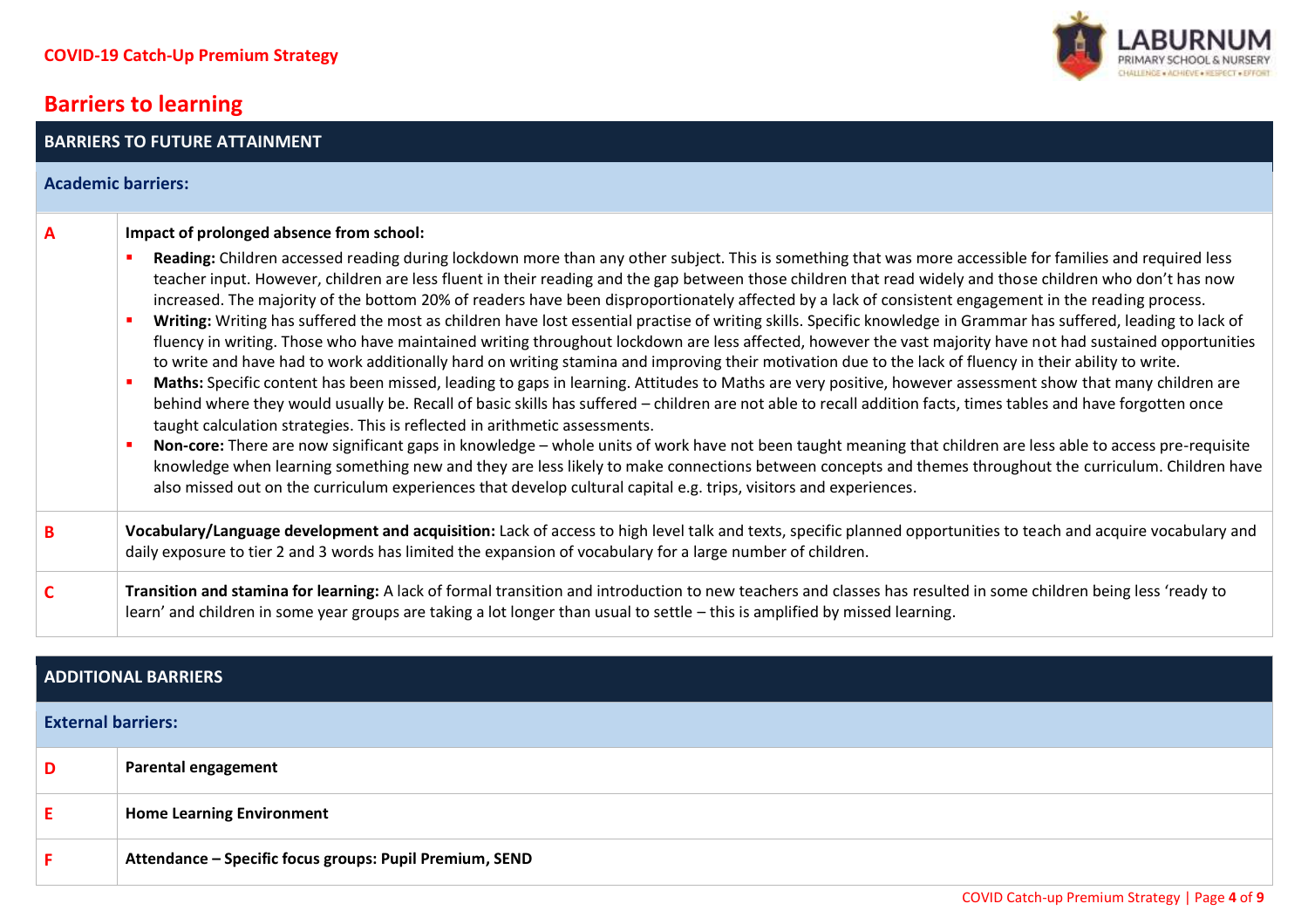

# **Planned expenditure for current academic year**

| Quality of teaching for all (Emphasis on Quality First Teaching and developing pedagogy - CPD for all staff) |                                                                                                                                                     |                                                                                                                                                                                                                                                                                                                                                                                                                                                                                                                                                                                |                                                                                                                                                                                                                                                                                                                                                                                                                                                                                      |                                                                                                                |                    |                                                                                                        |  |
|--------------------------------------------------------------------------------------------------------------|-----------------------------------------------------------------------------------------------------------------------------------------------------|--------------------------------------------------------------------------------------------------------------------------------------------------------------------------------------------------------------------------------------------------------------------------------------------------------------------------------------------------------------------------------------------------------------------------------------------------------------------------------------------------------------------------------------------------------------------------------|--------------------------------------------------------------------------------------------------------------------------------------------------------------------------------------------------------------------------------------------------------------------------------------------------------------------------------------------------------------------------------------------------------------------------------------------------------------------------------------|----------------------------------------------------------------------------------------------------------------|--------------------|--------------------------------------------------------------------------------------------------------|--|
| <b>Barrier</b>                                                                                               | <b>Action</b>                                                                                                                                       | Intended outcome and success criteria                                                                                                                                                                                                                                                                                                                                                                                                                                                                                                                                          | What's the evidence and<br>rationale for this choice?                                                                                                                                                                                                                                                                                                                                                                                                                                | How will you make sure it's<br>implemented well?                                                               | <b>Staff lead</b>  | When will you<br>review this?                                                                          |  |
| A<br>B                                                                                                       | Daily whole class guided<br>reading                                                                                                                 | Most children to be reading at the<br>expected level for their age                                                                                                                                                                                                                                                                                                                                                                                                                                                                                                             | EEF 'Reading Comprehension<br>strategies' add 5 months progress.                                                                                                                                                                                                                                                                                                                                                                                                                     | Learning walks<br>٠<br>$\blacksquare$<br>Staff feedback in Pupil<br>Progress Discussions.<br>Pupil voice<br>٠  | <b>DHT</b>         | Ongoing                                                                                                |  |
| A<br>B<br>C                                                                                                  | Extend the use of the<br><b>Reading Fluency Project</b>                                                                                             | Most children to be reading at the<br>expected level for their age                                                                                                                                                                                                                                                                                                                                                                                                                                                                                                             | EEF 'Reading Comprehension<br>strategies' add 5 months progress.                                                                                                                                                                                                                                                                                                                                                                                                                     | Data checks<br>٠<br>Listening to pupil's read<br>٠<br>YARC assessments<br>٠                                    | HT/DHT             | Termly                                                                                                 |  |
| A<br>B                                                                                                       | Rosenshine's principles<br><b>CPD</b>                                                                                                               | For all staff to use strategies which most<br>effectively build on prior learning and<br>deliver our knowledge based curriculum                                                                                                                                                                                                                                                                                                                                                                                                                                                | Links to EEF's 'Tiered approach'<br>components of high quality<br>teaching.                                                                                                                                                                                                                                                                                                                                                                                                          | Staff meeting feedback<br>٠<br>Lesson observations<br>٠                                                        | HT/DHT             | Ongoing                                                                                                |  |
| A                                                                                                            | Maths Mastery in the<br>EYFS:<br><b>Building Firm</b><br><b>Mathematical Foundations</b><br>in Reception<br>(NCETM CPD through<br>Enigma Maths Hub) | Participants and their schools will:<br>understand progression in maths<br>and how that is translated into direct<br>teaching<br>be able to demonstrate how<br>$\blacksquare$<br>principles of teaching for mastery<br>can be applied in the Reception<br>classroom<br>demonstrate how to make maths<br>×<br>accessible to all children and how to<br>close attainment gaps<br>develop a clear progression of<br>$\blacksquare$<br>mathematical pedagogy from EYFS<br>through the school<br>model the expectation that all<br>children can access maths learning in<br>Year 1. | <b>NCETM Progress Report on Teaching</b><br>for Mastery (July 2019):<br>The NCETM/Maths Hubs Teaching<br>for Mastery Programme is having a<br>significant, positive impact at a<br>number of levels. Teachers are<br>becoming more knowledgeable<br>about, and skilled at, their craft;<br>classroom practice is changing in<br>ways designed to help pupils<br>develop deeper understanding; and<br>there are encouraging signs that<br>pupils are learning maths more<br>securely. | Ensure attendance at all<br>л<br>relevant CPD events.<br>Staff feedback in Pupil<br>٠<br>Progress Discussions. | HT / Maths<br>Lead | Half Termly as<br>part of project<br>and through<br><b>Pupil Progress</b><br>Meetings/<br>Discussions. |  |
|                                                                                                              | Total budgeted cost:                                                                                                                                |                                                                                                                                                                                                                                                                                                                                                                                                                                                                                                                                                                                |                                                                                                                                                                                                                                                                                                                                                                                                                                                                                      |                                                                                                                | £0.00              |                                                                                                        |  |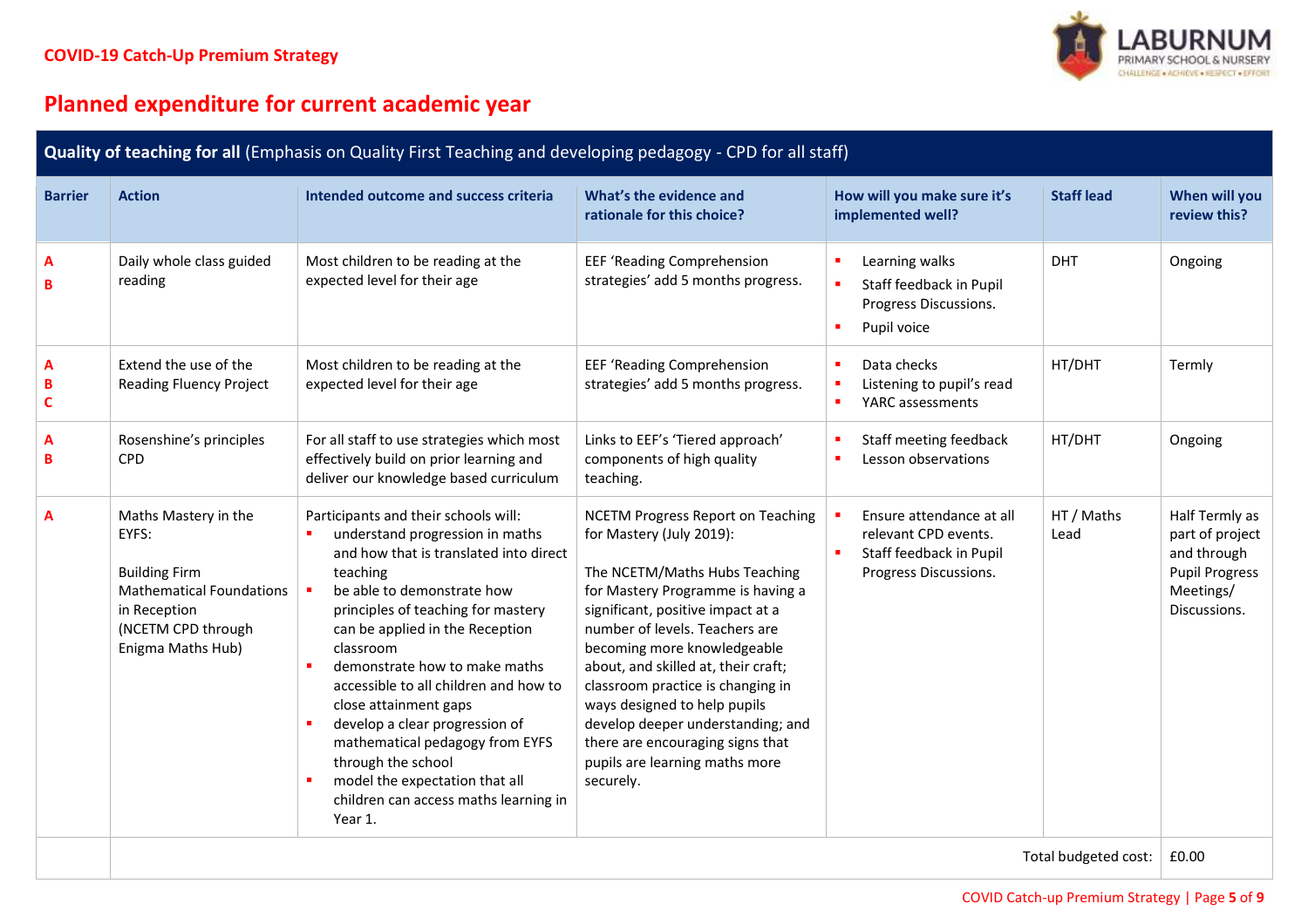

| Targeted support (Targeted 1:1 and small group tuition (EEF 1:1+5 months, small group +4 months; Targeted resources to support learning in priority year<br>$\overline{g}$ roups) |                                                                                                                                                                           |                                                                                                                                       |                                                                                                                                                                                                                                                                                                                                        |                                                                                                                                                                                                                                                                                                                                                                       |                                      |                                                                         |  |
|-----------------------------------------------------------------------------------------------------------------------------------------------------------------------------------|---------------------------------------------------------------------------------------------------------------------------------------------------------------------------|---------------------------------------------------------------------------------------------------------------------------------------|----------------------------------------------------------------------------------------------------------------------------------------------------------------------------------------------------------------------------------------------------------------------------------------------------------------------------------------|-----------------------------------------------------------------------------------------------------------------------------------------------------------------------------------------------------------------------------------------------------------------------------------------------------------------------------------------------------------------------|--------------------------------------|-------------------------------------------------------------------------|--|
|                                                                                                                                                                                   | <b>Action</b>                                                                                                                                                             | Intended outcome and success criteria                                                                                                 | What's the evidence and<br>rationale for this choice?                                                                                                                                                                                                                                                                                  | How will you make sure it's<br>implemented well?                                                                                                                                                                                                                                                                                                                      | <b>Staff lead</b>                    | When will you<br>review this?                                           |  |
| A<br>B<br>C                                                                                                                                                                       | To use September Reading<br>baseline to target reading<br>using targeted<br>interventions and varied<br>classroom strategies.                                             | All children to make accelerated progress<br>by Summer 2021 assessment window.                                                        | 'Good literacy skills-the ability to<br>read, write, and communicate<br>confidently-are foundational to<br>learning. These skills all begin with<br>reading.' (EEF Improving Literacy<br>Guidance Report)<br>During lockdown, children will have<br>missed good quality reading<br>opportunities and regular support<br>from an adult. | $\blacksquare$<br>Class teachers to run<br>'Reading fluency project' in<br>Years 2,3,4 and 6.<br>Daily whole class guided<br>٠<br>reading in all years.<br>Targeted small group<br>tuition led by teacher.<br>TA running small group<br>tuition in all years.                                                                                                         | HT/DHT                               | Termly using<br>NGRT and<br>teacher<br>assessment<br>data.              |  |
| A<br>B<br>C                                                                                                                                                                       | To provide small group<br>and 1:1 targeted support<br>across the school using<br>tutors.                                                                                  | All children engaged in tuition to make<br>accelerated progress by Summer 2021<br>assessment window.                                  | EEF + 5 months (1:1 Tuition) and + 4<br>months (small group tuition).                                                                                                                                                                                                                                                                  | AfL during interventions<br>×<br><b>NGRT</b> results<br>×<br>Feedback from class<br>×<br>teachers                                                                                                                                                                                                                                                                     | HT/DHT                               | End of<br>interventions                                                 |  |
| A<br>в<br>C                                                                                                                                                                       | To provide additional 1:1<br>and small group support<br>for language development<br>in Reception (Nuffield<br>Early Language<br>Intervention Project-<br>EEF/DfE funded). | Targeted children to make accelerated<br>progress and be closer to reaching<br>expected outcomes / Reception Early<br>Learning Goals. | EEF +3 months in oral language<br>skills, on average, compared to<br>children who did not receive NELI.<br>Children receiving the NELI<br>programme also made additional<br>progress in early word reading and<br>on a teacher administered language<br>assessment.                                                                    | Ensure the lead, teacher<br>and TA have sufficient<br>time to ensure children are<br>screened and identified<br>effectively.<br>EYFS lead to ensure TA has<br>sufficient timetabled time<br>to lead the intervention as<br>set out through training<br>provided.<br>NELI lead to monitor<br>$\blacksquare$<br>project and support<br>teacher/TA in<br>implementation. | DHT (English<br>Lead) & EYFS<br>Lead | <b>Half Termly</b><br>and at the end<br>of the 20 week<br>intervention. |  |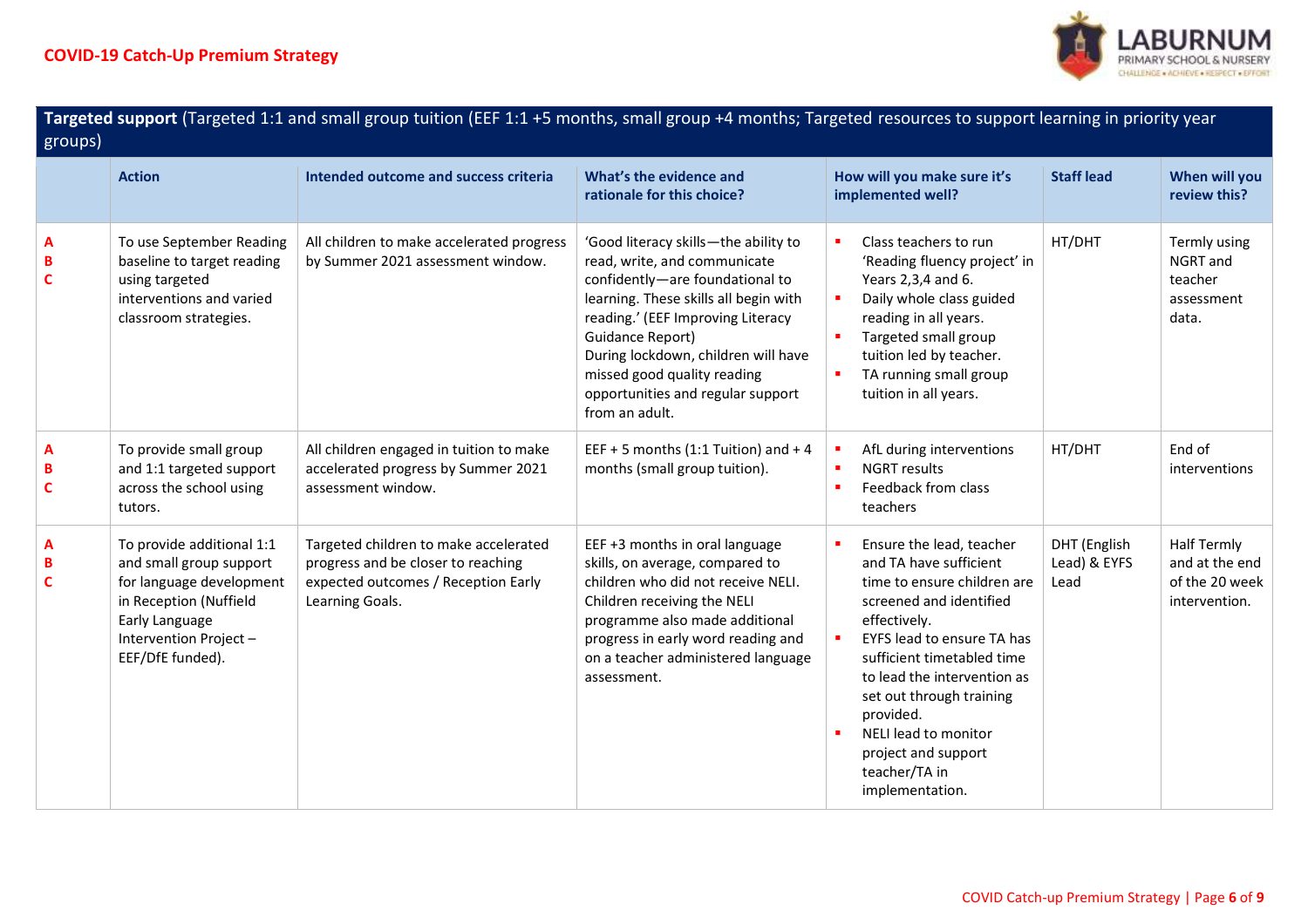

| Targeted support (Targeted 1:1 and small group tuition (EEF 1:1+5 months, small group +4 months; Targeted resources to support learning in priority year<br>groups) |                                                                                                                                         |                                                                                                  |                                                                                                                                                                                                                                                                                                                                                                                                                                                                                                                                                                                                                                                               |                                                                                                                                                                                                                                                                                                           |                      |                                                       |
|---------------------------------------------------------------------------------------------------------------------------------------------------------------------|-----------------------------------------------------------------------------------------------------------------------------------------|--------------------------------------------------------------------------------------------------|---------------------------------------------------------------------------------------------------------------------------------------------------------------------------------------------------------------------------------------------------------------------------------------------------------------------------------------------------------------------------------------------------------------------------------------------------------------------------------------------------------------------------------------------------------------------------------------------------------------------------------------------------------------|-----------------------------------------------------------------------------------------------------------------------------------------------------------------------------------------------------------------------------------------------------------------------------------------------------------|----------------------|-------------------------------------------------------|
|                                                                                                                                                                     | <b>Action</b>                                                                                                                           | Intended outcome and success criteria                                                            | What's the evidence and<br>rationale for this choice?                                                                                                                                                                                                                                                                                                                                                                                                                                                                                                                                                                                                         | How will you make sure it's<br>implemented well?                                                                                                                                                                                                                                                          | <b>Staff lead</b>    | When will you<br>review this?                         |
| A<br>В<br>D<br>Е                                                                                                                                                    | To increase resources to<br>ensure all children have<br>access to reading books<br>matched to their level of<br>phonetic understanding. | Less confident readers in year 1 to have a<br>wider range of texts to practice their<br>reading. | <b>Education inspection framework</b><br><b>Overview of research:</b><br>If pupils cannot read, they will not<br>be able to access the curriculum,<br>and will be disadvantaged for life.<br>Early deficits can persist throughout<br>primary education, and children<br>who lag behind in reading during<br>pre-school will typically continue to<br>do so for the rest of their schooling<br>(Olofsson & Niedersoe, 1999;<br>Foorman et al, 1997; Sparks et al,<br>2014).<br>While important, authentic<br>literature and rich contexts are not a<br>suitable replacement for explicit<br>teaching of phonics decoding skills<br>(Lyon, 1999; Moats, 1996). | <b>Additional books</b><br>purchased to broaden<br>reading material available.<br>To increase book stock to<br>ensure all children can<br>access relevant texts (a<br>greater variety and<br>quantity required).<br>All children are accessing<br>reading books matched to<br>their level of development. | English Lead         | Half termly<br>reading checks<br>with<br>individuals. |
|                                                                                                                                                                     |                                                                                                                                         |                                                                                                  |                                                                                                                                                                                                                                                                                                                                                                                                                                                                                                                                                                                                                                                               |                                                                                                                                                                                                                                                                                                           | Total budgeted cost: | £15,580                                               |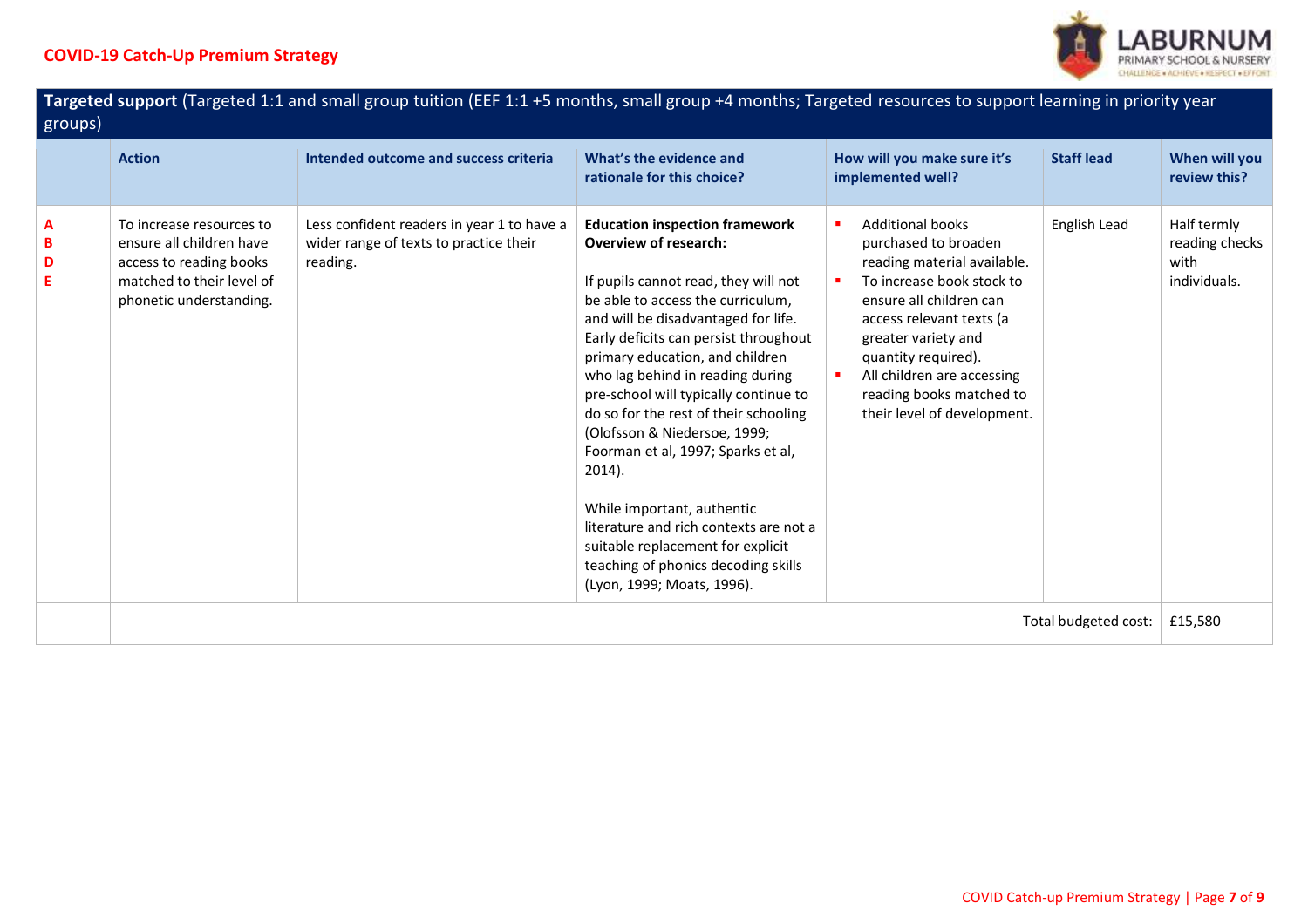

| Wider approaches (Curriculum and intervention emphasis on core subjects; Curriculum and intervention emphasis on PSHE, wellbeing and values.) |                                                                                                                                                     |                                                                                                                                                                                       |                                                                                                                                                                                                                                                                    |                                                                                                                                                                                                                                                                            |                          |                                                                                                                             |
|-----------------------------------------------------------------------------------------------------------------------------------------------|-----------------------------------------------------------------------------------------------------------------------------------------------------|---------------------------------------------------------------------------------------------------------------------------------------------------------------------------------------|--------------------------------------------------------------------------------------------------------------------------------------------------------------------------------------------------------------------------------------------------------------------|----------------------------------------------------------------------------------------------------------------------------------------------------------------------------------------------------------------------------------------------------------------------------|--------------------------|-----------------------------------------------------------------------------------------------------------------------------|
|                                                                                                                                               | <b>Action</b>                                                                                                                                       | Intended outcome and success criteria                                                                                                                                                 | What's the evidence and<br>rationale for this choice?                                                                                                                                                                                                              | How will you make sure it's<br>implemented well?                                                                                                                                                                                                                           | <b>Staff lead</b>        | When will you<br>review this?                                                                                               |
| B<br>C                                                                                                                                        | To develop our nurture<br>and Lego based therapy<br>provision                                                                                       | Targeted children to be supported with<br>their emotional wellbeing and<br>relationships within school.<br>Targeted children to be settled and have<br>improved communication skills. | COVID19 and lockdown has been<br>especially challenging for many<br>children. It has magnified some<br>antisocial behaviours and has meant<br>that social and emotional support is<br>even more crucial in school.                                                 | SH to run planned and<br>$\blacksquare$<br>targeted nurture groups<br>in close communication<br>with the class teachers<br>×<br>Lego based therapy to be<br>run with targeted groups<br>Records kept and regular<br>٠<br>meetings between SH and<br>MD to review provision | <b>DHT</b>               | Ongoing<br>discussion and<br>feedback as<br>part of our<br>SEND/CP<br>regular<br>meetings<br>between<br>HT/DHT &<br>SENDCo. |
| B                                                                                                                                             | To use twice-daily circle<br>times to contribute to the<br>provision of a safe and<br>consistent environment<br>built on positive<br>relationships. | Children to feel comfortable to discuss<br>and share emotions. Children to have<br>stronger relationships with their peers<br>and class adults.                                       | In conjunction with our Behaviour<br>principles and Relationship policy,<br>we need to rebuild strong<br>relationships which are the core of<br>our school community and enable all<br>pupils to have a voice and be heard.                                        | Learning walks<br>п<br>٠<br>Conversations with staff<br>Positive interactions in<br>$\blacksquare$<br>the classroom<br>Ongoing support for staff<br>in addressing needs<br>through circle time                                                                             | HT/DHT                   | <b>Half Termly</b><br>checks and<br>discussion.                                                                             |
| D<br>E                                                                                                                                        | To maintain effective<br>communication with<br>parents to strengthen<br>relationships between<br>home and school.                                   | Class Dojo used as a positive way of<br>communicating with parents                                                                                                                    | Class Dojo was adopted at the start<br>of lockdown and made<br>communication with parents easier.<br>It allow information to be<br>communicated on a personal, class<br>and whole school level and provides<br>an easy way of parents<br>communicating with staff. | Weekly and termly<br>summaries<br>questionnaires                                                                                                                                                                                                                           | HT/DHT<br>Class teachers | Ongoing                                                                                                                     |